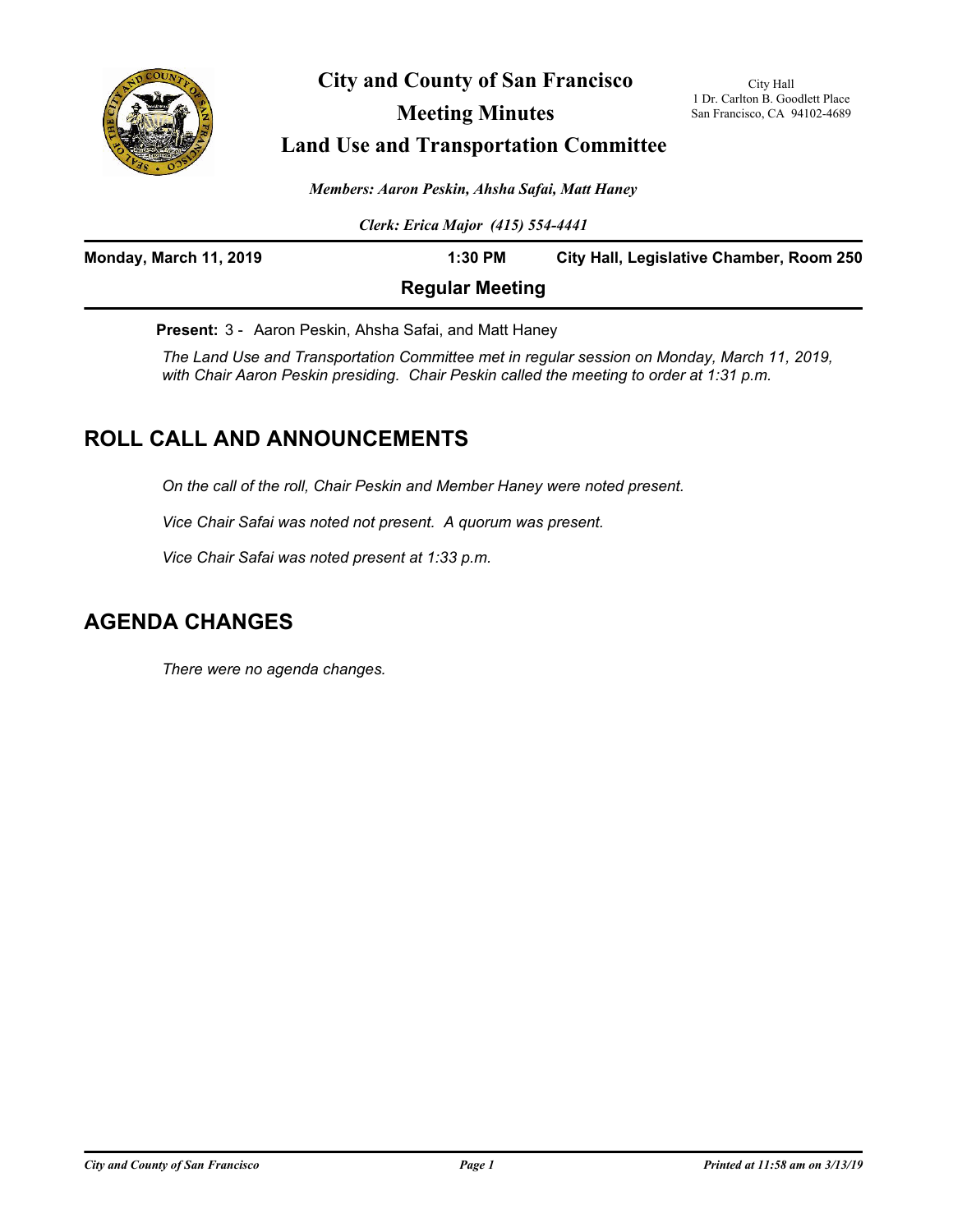# **REGULAR AGENDA**

*Chair Peskin recessed the meeting at 1:40 p.m. and reconvened at 2:37 p.m.*

## **[181154](http://sfgov.legistar.com/gateway.aspx?m=l&id=34023) [Planning Code - Inclusionary Housing Fee]**

### **Sponsor: Peskin**

Ordinance amending the Planning Code to require all projects using the State Density Bonus law, regardless of environmental evaluation application date, to pay the inclusionary fee on any additional units or square footage allowed by the state law; and affirming the Planning Department's determination under the California Environmental Quality Act; making findings of consistency with the General Plan, and the eight priority policies of Planning Code, Section 101.1; and making findings of public convenience, necessity, and welfare under Planning Code, Section 302.

11/27/18; ASSIGNED UNDER 30 DAY RULE to Land Use and Transportation Committee, expires on 12/27/2018.

12/05/18; REFERRED TO DEPARTMENT. Referred to the Planning Commission pursuant to Planning Code Section 302, for public hearing and recommendation and the Planning Department for environmental review.

12/27/18; RESPONSE RECEIVED. Not defined as a project under CEQA Guidelines Sections 15378 and 15060(c)(2) because it does not result in a direct or indirect physical change in the environment.

02/21/19; RESPONSE RECEIVED. On February 14, 2019, the Planning Commission conducted a duly noticed public hearing and recommended disapproval of the proposed legislation.

03/01/19; NOTICED. First 10-Day Fee Ad for 3/11/2019 Land Use and Transportation Committee hearing published in the Examiner; per Government Code Section 6062(a).

03/06/19; NOTICED. Second 10-Day Fee Ad for 3/11/2019 Land Use and Transportation Committee hearing published in the Examiner; per Government Code Section 6062(a).

*Heard in Committee. Speakers: Jacob Bintliff (Planning Department); presented information and answered questions raised throughout the discussion. Corey Smith (San Francisco Housing Action Coalition); spoke on various concerns relating to the hearing matter.*

## **RECOMMENDED by the following vote:**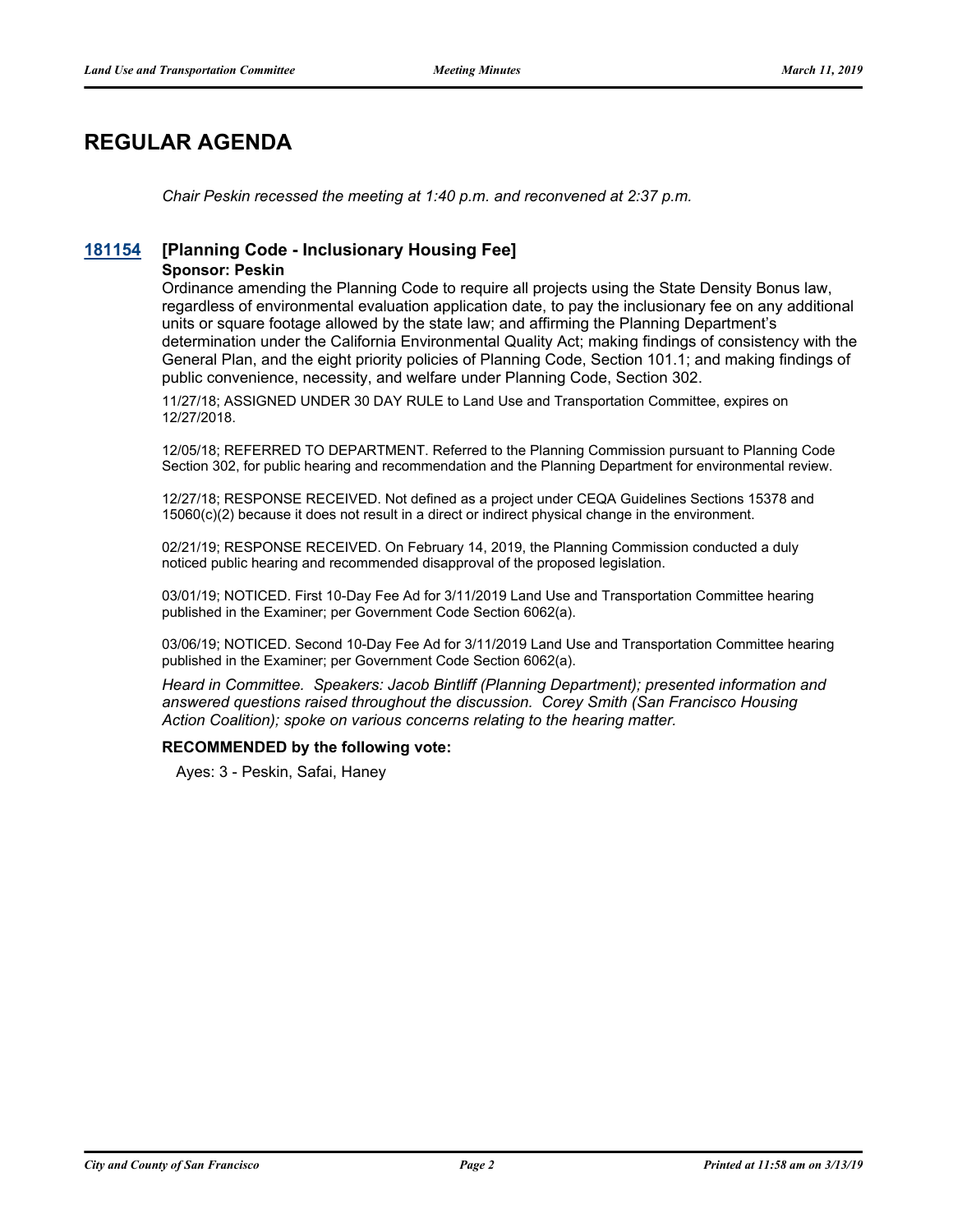## **[171194](http://sfgov.legistar.com/gateway.aspx?m=l&id=32736) [Building Code - Installation of Solar Energy Systems]**

### **Sponsor: Peskin**

Ordinance amending the Building Code to enact an expedited and streamlined permit process for solar energy systems; affirming the Planning Department's determination under the California Environmental Quality Act; and directing the Clerk to forward this Ordinance to the Building Standards Commission upon final passage.

11/14/17; ASSIGNED UNDER 30 DAY RULE to Land Use and Transportation Committee, expires on 12/14/2017.

11/22/17; REFERRED TO DEPARTMENT. Referred to Planning Department for environmental review; Department of Building Inspection for public hearing and recommendation, pursuant to Charter, Section D3.750-5; and Planning Department and Department of Environment for informational purposes.

11/30/17; RESPONSE RECEIVED. Not defined as a project under CEQA Guidelines Section 15378 and 15060(c)(2) because it does not result in a physical change in the environment.

11/19/18; REMAIN ACTIVE. Supervisor Peskin requested this matter remain active for an additional six months; 4/19/2019.

12/20/18; RESPONSE RECEIVED. On December 12, 2018, the Code Advisory Committee recommended adoption of the proposed Ordinance; On December 19, 2018, the Building Inspection Commission recommended approval of the proposed Ordinance.

03/01/19; NOTICED. First 10-Day Fee Ad for 3/11/2019 Land Use and Transportation Committee hearing published in the Examiner; per Government Code Section 6062(a).

03/06/19; NOTICED. Second 10-Day Fee Ad for 3/11/2019 Land Use and Transportation Committee hearing published in the Examiner; per Government Code Section 6062(a).

*Heard in Committee. Speaker: William Strawn (Department of Building Inspection); presented information and answered questions raised throughout the discussion.*

**Vice Chair Safai moved that this Ordinance be AMENDED, AMENDMENT OF THE WHOLE BEARING SAME TITLE, on Page 5, Lines 16-17, by adding 'or (c) on the National Register or State Register, or deemed eligible for listing on the National or State Register,' after 'historic district'; on Page 5, Lines 18-19, by adding 'to ensure compliance with Article 10 of the Planning Code and, if required, referral to the Historic Preservation Commission' after 'Planning Department'; and adding other clarifying and conforming changes. The motion carried by the following vote:**

Ayes: 3 - Peskin, Safai, Haney

**Member Haney moved that this Ordinance be RECOMMENDED AS AMENDED. The motion carried by the following vote:**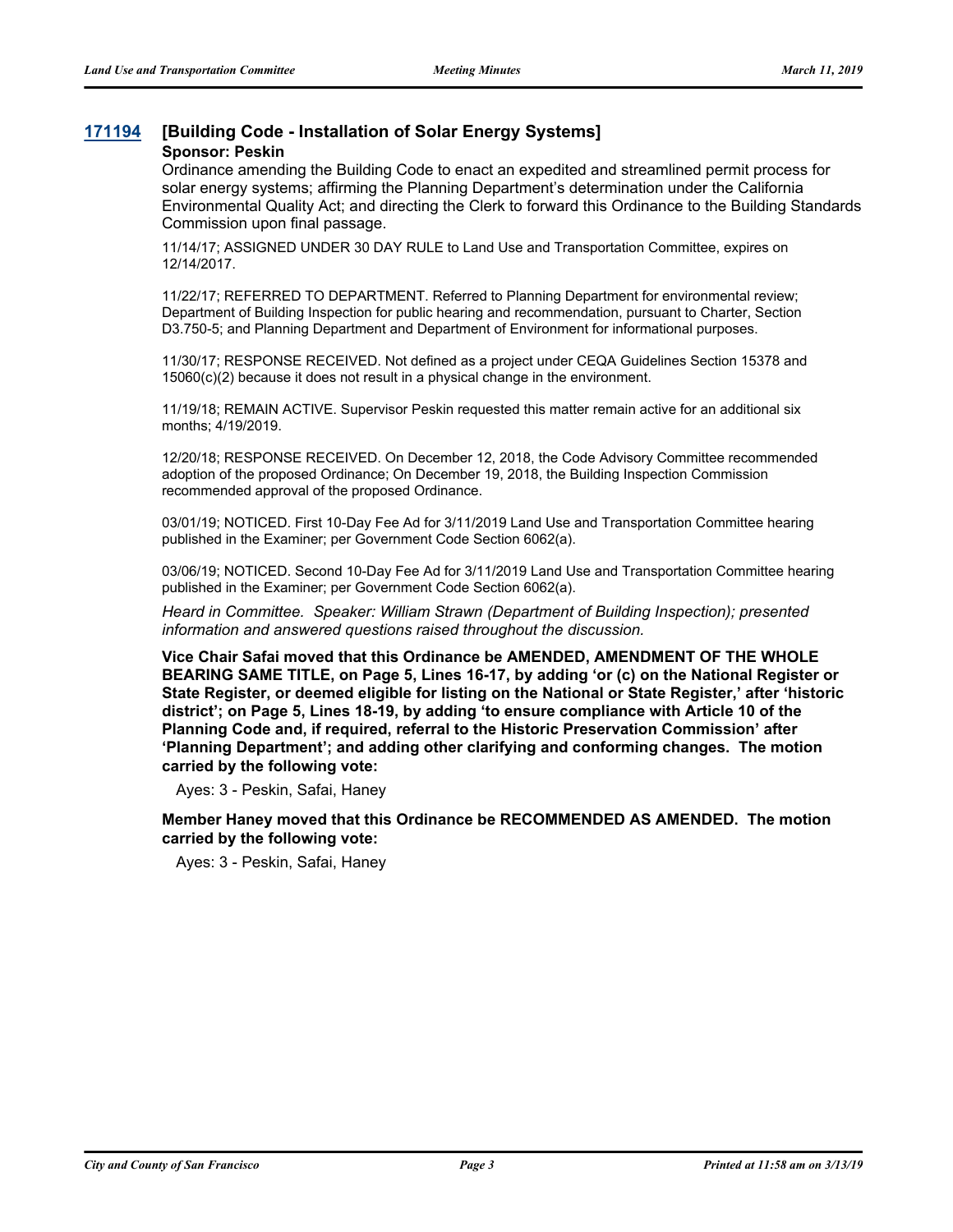#### **[Various Department of Building Inspection Codes - Technical Corrections to Existing Code] [190136](http://sfgov.legistar.com/gateway.aspx?m=l&id=34257)**

Ordinance amending various sections of the Building, Existing Building, Plumbing, Electrical, and Housing Codes to correct or clarify existing Code language, re-enact a longstanding permit requirement for fences with the finding required by the California Health and Safety Code, and add enforcement provisions for the Building Facade Inspection and Maintenance Program; affirming the Planning Department's determination under the California Environmental Quality Act; adopting a finding under the California Health and Safety Code; and directing the Clerk to forward this Ordinance to the California Building Standards Commission upon final passage. (Building Inspection Commission)

01/29/19; RECEIVED FROM DEPARTMENT.

02/12/19; ASSIGNED UNDER 30 DAY RULE to Land Use and Transportation Committee, expires on 3/7/2019.

02/15/19; REFERRED TO DEPARTMENT. Referred to the Planning Department for environmental review.

03/07/19; RESPONSE RECEIVED. Not defined as a project under CEQA Guidelines Sections 15378 and 15060(c)(2) because it would not result in a direct or indirect physical change in the environment.

*Heard in Committee. Speaker: William Strawn (Department of Building Inspection); presented information and answered questions raised throughout the discussion.*

**Member Haney moved that this Ordinance be RECOMMENDED. The motion carried by the following vote:**

Ayes: 3 - Peskin, Safai, Haney

#### **[Mission Bay South - Mission Bay Park P5 Acceptance and Naming Mission Bay Dog Park] [190215](http://sfgov.legistar.com/gateway.aspx?m=l&id=34336)**

## **Sponsor: Haney**

Ordinance dedicating property under City jurisdiction and located on a portion of State Trust Parcel 2, commonly known as Mission Bay Park P5, adjacent to El Dorado Street North and El Dorado Street South between Channel Street and Long Bridge Street, as open public right-of-way in Mission Bay South; naming the new park "Mission Bay Dog Park;" accepting an irrevocable offer for the acquisition facilities that comprise the park improvements; designating said facilities for public open space and park purposes; accepting the Park for maintenance and liability purposes, subject to specified limitations, as defined herein; adopting findings under the California Environmental Quality Act; making findings of consistency with the General Plan, the eight priority policies of Planning Code, Section 101.1, and the Mission Bay South Redevelopment Plan; approving a Public Works Order; and authorizing official acts in connection with this Ordinance, as defined herein.

02/26/19; ASSIGNED to Land Use and Transportation Committee. President Yee waived the 30-day rule pursuant to Board Rule No. 3.22.

03/06/19; REFERRED TO DEPARTMENT. Referred to the Mayor's Office, Public Works, Planning Department, Office of Community Investment and Infrasturcture, and Real Estate Department for informational purposes.

*Heard in Committee. Speakers: Barbara Moy (Public Works); Marc Slutzkin (Office of Community Investment and Infrastructure); presented information and answered questions raised throughout the discussion.*

**Member Haney moved that this Ordinance be RECOMMENDED. The motion carried by the following vote:**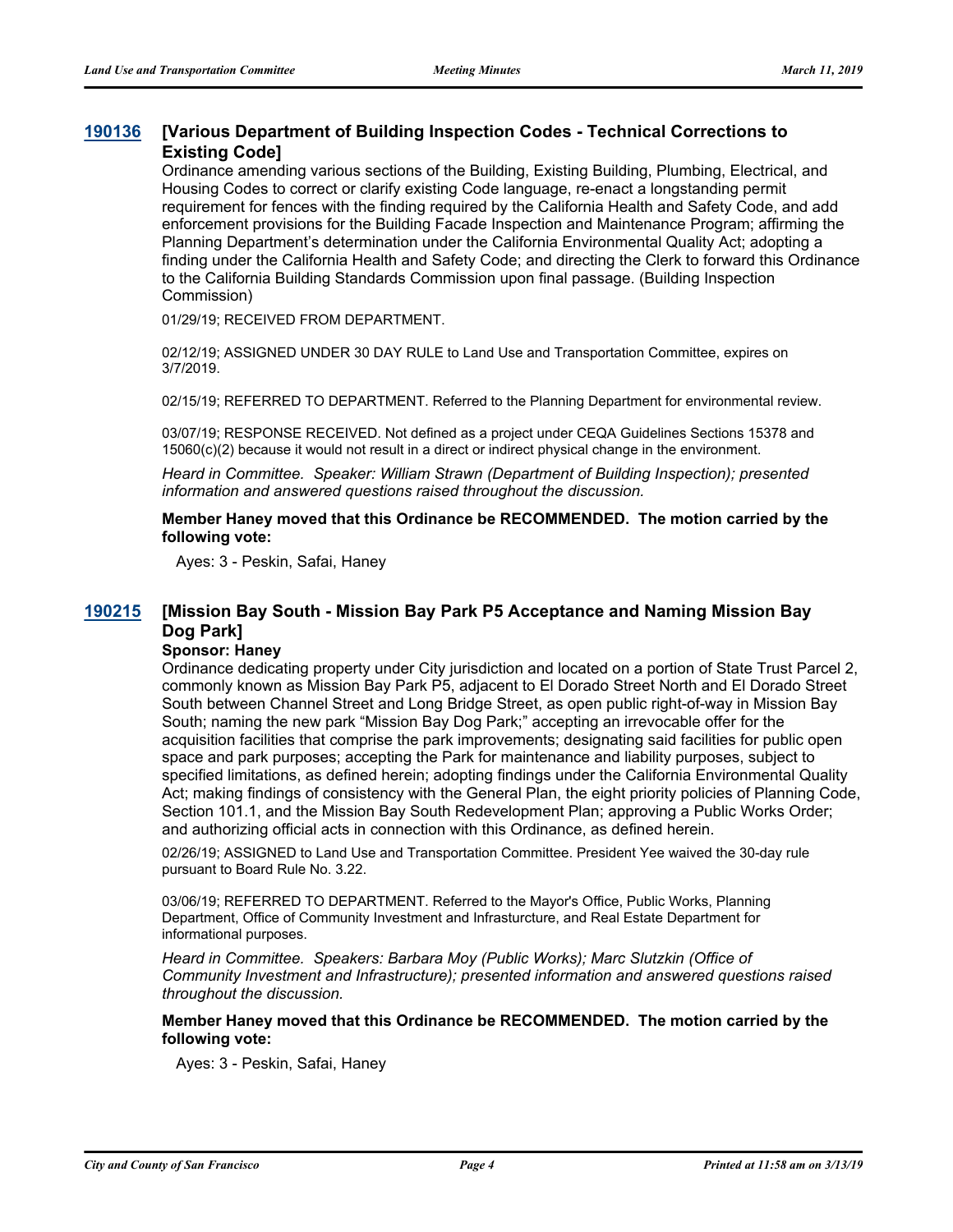*Chair Peskin requested File Nos. 190045 and 190047 be called together.*

#### **[Building, Business and Tax Regulations Codes - Temporary Homeless Shelter Provisions During Shelter Crisis] [190045](http://sfgov.legistar.com/gateway.aspx?m=l&id=34166)**

### **Sponsors: Mayor; Brown, Walton, Haney, Mandelman and Stefani**

Ordinance amending the Building Code to adopt standards for constructing homeless shelters, and to create an alternative approval procedure for homeless shelters, during a shelter crisis, pursuant to California Government Code, Section 8698.4; amending the Business and Tax Regulations Code to provide for an expedited permit appeals process for homeless shelters during a shelter crisis; affirming the Planning Department's determination under the California Environmental Quality Act; and directing the Clerk of the Board of Supervisors to forward this Ordinance to the California Building Standards Commission and the California Department of Housing and Community Development upon final passage.

01/15/19; ASSIGNED UNDER 30 DAY RULE to Land Use and Transportation Committee, expires on 2/14/2019.

01/23/19; REFERRED TO DEPARTMENT. Referred to Planning Department for environmental purposes; Building Inspection Commission for comment and recommendation; Fire Department, Port Department, Public Works, and Planning Department for informational purposes.

01/24/19; TRANSFERRED to Rules Committee. President Yee transferred this matter from Land Use and Transportation Committee to Rules Committee.

02/12/19; SUBSTITUTED AND ASSIGNED to Rules Committee. Mayor Breed introduced a substitute Ordinance bearing a new title.

02/15/19; REFERRED TO DEPARTMENT. Referred to Planning Department for environmental purposes; Building Inspection Commission for comment and recommendation; Fire Department, Port Department, Public Works, and Planning Department for informational purposes.

02/19/19; RESPONSE RECEIVED. Not defined as a project under CEQA Guidelines Sections 15378 and 15060(c)(2) because it would not result in a physical change in the environment. The ordinance is adopting standards and procedures. Physical projects will require environmental review.

02/22/19; RESPONSE RECEIVED. On February 20, 2019, the Building Inspection Commission met and held a public hearing and voted to recommend approval of the proposed legislation.

03/07/19; RESPONSE RECEIVED. Not defined as a project under CEQA Guidelines Sections 15378 and 15060(c)(2) because it would not result in a direct or indirect physical change in the environment. It is establishing procedures. Any physical project would require environmental review.

03/07/19; TRANSFERRED to Land Use and Transportation Committee.

*Heard in Committee. Speakers: Emily Cohen (Mayor's Office); Dan de Cossio (Fire Department); Ron Alameida (Public Works); Gigi Whitley (Department of Homelessness and Supportive Housing); presented information and answered questions raised throughout the discussion. Marey Kate Bacalao (Larkin Street Youth Services); DeeDee Workman (San Francisco Chamber of Commerce); Nancy Nelson; Helen Lamar; Speaker; Erika Frommer (Health Right 360); Sam Moss (Mission Housing); spoke in support of the hearing matter.*

### **Member Haney moved that this Ordinance be RECOMMENDED. The motion carried by the following vote:**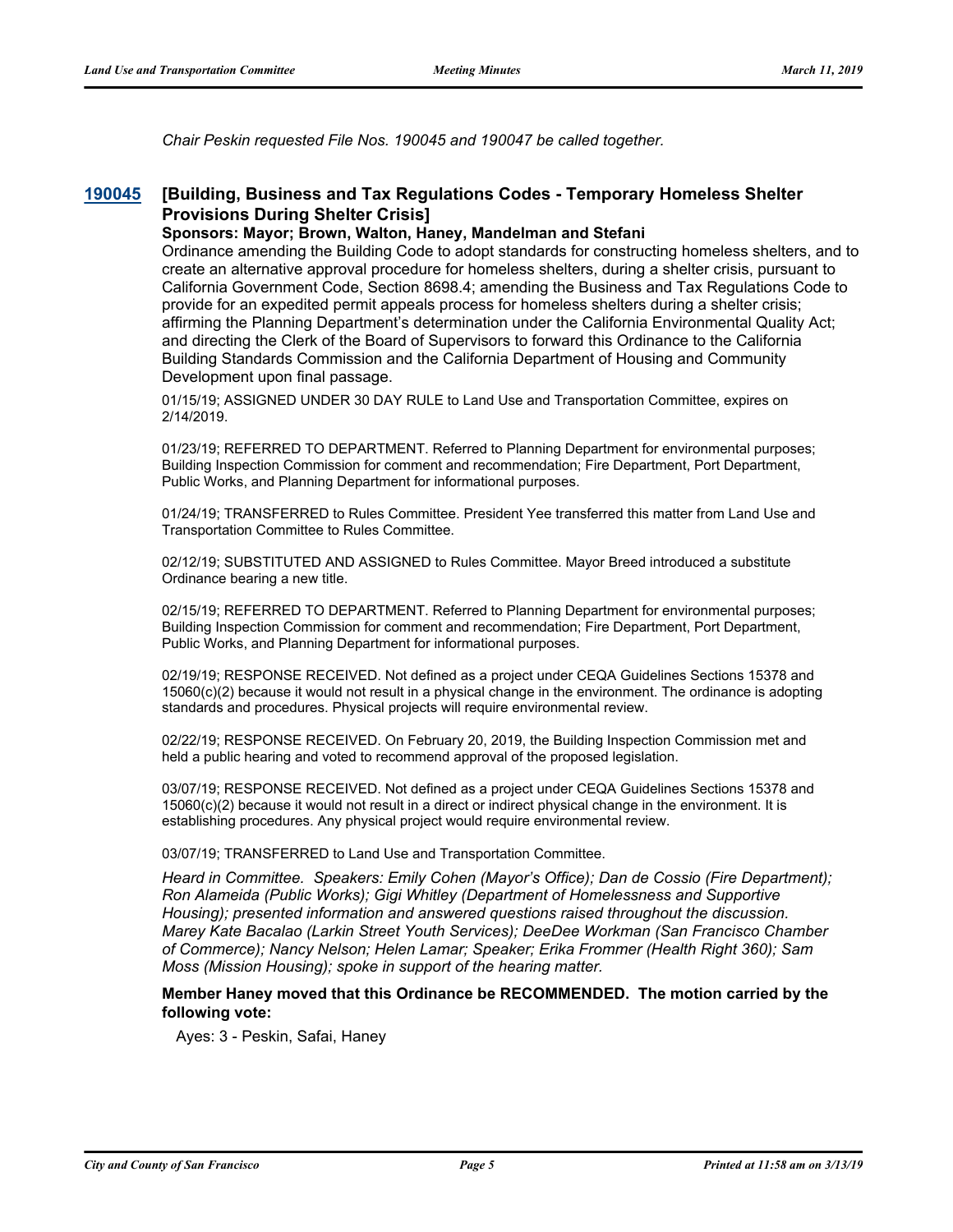#### **[Administrative, Planning Codes - Streamlined Contracting for Homeless Services and Siting for Homeless Shelters] [190047](http://sfgov.legistar.com/gateway.aspx?m=l&id=34168)**

## **Sponsors: Mayor; Brown, Walton, Haney, Mandelman and Stefani**

Ordinance amending the Administrative Code and Planning Code to streamline contracting for homeless shelters, and siting of homeless shelters by, among other things, authorizing the Department of Homelessness and Supportive Housing (HSH) to enter into and amend contracts without requiring competitive bidding for professional and other services relating to sites and programs for people experiencing homelessness (Projects Addressing Homelessness); authorizing Public Works to enter into and amend contracts without adhering to the Environment Code or to provisions relating to competitive bidding, equal benefits, local business enterprise utilization, and other requirements, for construction work and professional and other services relating to Projects Addressing Homelessness; permitting Homeless Shelters in PDR (Production Distribution Repair) and SALI (Service/Arts/Light Industrial) Districts; authorizing HSH to operate Navigation Centers for more than two years; affirming the Planning Department's determination under the California Environmental Quality Act; and making findings of consistency with the General Plan, and the eight priority policies of Planning Code, Section 101.1.

01/15/19; ASSIGNED UNDER 30 DAY RULE to Rules Committee, expires on 2/14/2019.

01/30/19; REFERRED TO DEPARTMENT. Referred to the Planning Commission pursuant to Planning Code Section 302, for public hearing and recommendation; Planning Department for environmental review; and Department of Homelessness and Supportive Housing for informational purposes.

02/12/19; SUBSTITUTED AND ASSIGNED to Rules Committee.

02/19/19; REFERRED TO DEPARTMENT. Referred to the Planning Commission pursuant to Planning Code Section 302, for public hearing and recommendation; Planning Department for environmental review; and Department of Homelessness and Supportive Housing for informational purposes.

03/05/19; SUBSTITUTED AND ASSIGNED to Land Use and Transportation Committee. Mayor Breed introduced a substitute Ordinance bearing a new title.

03/07/19; TRANSFERRED to Land Use and Transportation Committee. President Yee transferred this matter from the Rules Committee to the Land Use and Transportation Committee.

03/08/19; REFERRED TO DEPARTMENT. Referred to the Planning Commission pursuant to Planning Code Section 302, for public hearing and recommendation; Planning Department for environmental review; and Department of Homelessness and Supportive Housing for informational purposes.

*Heard in Committee. Speakers: Emily Cohen (Mayor's Office); Dan de Cossio (Fire Department); Ron Alameida (Public Works); Gigi Whitley (Department of Homelessness and Supportive Housing); presented information and answered questions raised throughout the discussion. Marey Kate Bacalao (Larkin Street Youth Services); DeeDee Workman (San Francisco Chamber of Commerce); Nancy Nelson; Helen Lamar; Speaker; Erika Frommer (Health Right 360); Sam Moss (Mission Housing); spoke in support of the hearing matter.*

**Member Haney moved that this Ordinance be AMENDED, AMENDMENT OF THE WHOLE BEARING SAME TITLE, by adding language Section 1(d), that the City plans to expand upon this successful model of shelter and service delivery with greater geographical diversity across a major of Supervisorial Districts under of the legislation. The motion carried by the following vote:**

Ayes: 3 - Peskin, Safai, Haney

**Member Haney moved that this Ordinance be RECOMMENDED AS AMENDED. The motion carried by the following vote:**